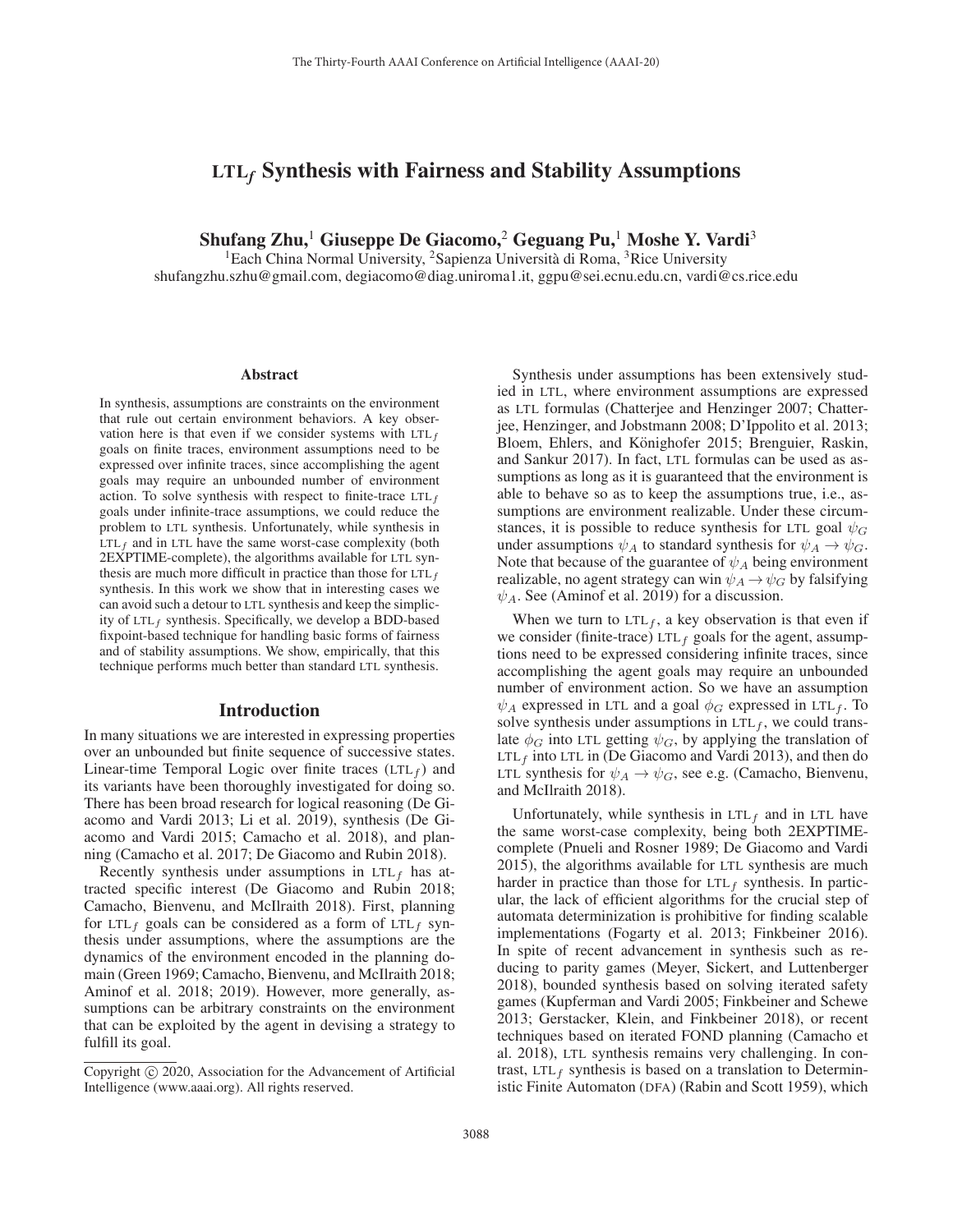can be seen as a game arena where environment and agent make their own moves. On this arena, the agent wins if a simple fixpoint condition (reachability of the DFA accepting states) is satisfied.

Hence, when we introduce assumptions, an important question arises: can we retain the simplicity of  $LTL_f$  synthesis? In particular, we are thinking about algorithms based on devising some sort of arena and then extracting winning strategies by relying on computing a small number of nested fixpoints (note that the reduction of LTL synthesis to parity games may generate exponentially many nested fixpoints (Grädel, Thomas, and Wilke 2002)).

We consider here two different basic, but quite significant, forms of assumptions: a basic form of *fairness* GF α (always eventually  $\alpha$ ), and a basic form of *stability*  $FG\alpha$  (eventually always  $\alpha$ ), where in both cases the truth value of  $\alpha$ is under the control of the environment, and hence the assumptions are trivially realizable by the environment. Note that due to the existence of  $LTL_f$  goals, synthesis under both kinds of assumptions does not fall under known easy forms of synthesis, such as GR(1) formulas (Bloem et al. 2012). For these kinds of assumptions, we devise a specific algorithm based on using the DFA for the LTL $_f$  goal as the arena and then computing 2-nested fixpoint properties over such arena. It should be noted that the kind of nested fixpoint that we compute for *fairness*  $GF\alpha$  is similar to the one in (De Giacomo and Rubin 2018), but it is clear that the "fairness" stated there is different from what we claim in this paper. The "fairness" in (De Giacomo and Rubin 2018) is interpreted as all effects happening fairly, therefore the assumption is hardcoded in the arena itself. Here, instead, we only require that a selected condition  $\alpha$  happens fairly, and our technique extends to deal with *stability* assumptions as well. We compare the new algorithm with standard LTL synthesis (Meyer, Sickert, and Luttenberger 2018) and show empirically that this algorithm performs significantly better, in the sense that solving more cases with less time cost. Some proofs have been removed due to the lack of space.<sup>1</sup>

#### Preliminaries

*Linear-time Temporal Logic over finite traces* (LTL $_f$ ) has the same syntax as LTL over infinite traces introduced in (Pnueli 1977). Given a set of propositions  $P$ , the syntax of LTL<sub>f</sub> formulas is defined as  $\phi ::= a \mid \neg \phi \mid \phi_1 \land \phi_2 \mid X\phi \mid \phi_1 U\phi_2$ . Every  $a \in \mathcal{P}$  is an *atom*. A literal l is an atom or the negation of an atom.  $X$  for "Next", and  $U$  for "Until", are temporal operators. We make use of the standard Boolean abbreviations, such as  $\vee$  (or) and  $\rightarrow$  (implies), *true* and *false*. Additionally, we define the following abbreviations "Weak Next"  $X_w \phi \equiv \neg X \neg \phi$ , "Eventually"  $F \phi \equiv true U \phi$  and "Always"  $G\phi \equiv false R\phi$ , where R is for "Release".

A *trace*  $\rho = \rho[0], \rho[1], \ldots$  is a sequence of propositional interpretations (sets), where  $\rho[m] \in 2^{\mathcal{P}} (m \ge 0)$  is the m-th interpretation of  $\rho$ , and  $|\rho|$  represents the length of  $\rho$ . Intuitively,  $\rho[m]$  is interpreted as the set of propositions which are true at instant m. Trace  $\rho$  is an *infinite* trace if  $|\rho| = \infty$ ,

which is formally denoted as  $\rho \in (2^{\mathcal{P}})^{\omega}$ ; otherwise  $\rho$  is a *finite* trace, denoted as  $\rho \in (2^{\mathcal{P}})^*$ . LTL<sub>f</sub> formulas are interpreted over finite, nonempty traces. Given a finite trace  $\rho$  and an LTL<sub>f</sub> formula  $\phi$ , we inductively define when  $\phi$  is true on  $\rho$  at step  $i$  ( $0 \le i < |\rho|$ ), written  $\rho, i \models \phi$ , as follows:

- $\rho, i \models a$  iff  $a \in \rho[i];$
- $\bullet$   $\rho, i \models \neg \phi$  iff  $\rho, i \not\models \phi;$
- $\rho, i \models \phi_1 \land \phi_2$  iff  $\rho, i \models \phi_1$  and  $\rho, i \models \phi_2$ ;
- $\rho, i \models X\phi$  iff  $i + 1 < |\rho|$  and  $\rho, i + 1 \models \phi;$
- $\rho, i \models \phi_1 U \phi_2$  iff there exists j such that  $i \leq j < |\rho|$  and  $\rho, j \models \phi_2$ , and for all  $k, i \leq k < j$ , we have  $\rho, k \models \phi_1$ .

An LTL<sub>f</sub> formula  $\phi$  is true on  $\rho$ , denoted by  $\rho \models \phi$ , if and only if  $\rho$ ,  $0 \models \phi$ .

 $LTL_f$  *synthesis* can be viewed as a game of two players, the *environment* and the *agent*, contrasting each other. The aim is to synthesize a strategy for the agent such that no matter how the environment behaves, the combined behavior trace of both players satisfy the logical specification expressed in  $LTL<sub>f</sub>$  (De Giacomo and Vardi 2015).

# Fair and Stable  $LTL_f$  Synthesis

In this paper, we focus on  $LTL_f$  synthesis under assumptions in two different basic forms: fairness and stability, which we call in the following *fair* LTL<sub>f</sub> *synthesis* and *stable* LTL<sub>f</sub> *synthesis*, respectively. In such synthesis problems, both players (environment and agent) have Boolean variables under their respective control. Here, we use  $X$  to denote the set of environment variables that are uncontrollable for the agent, and  $Y$  the set of agent variables that are controllable for the agent. Therefore,  $X$  and  $Y$  are disjoint.

In general, assumptions are specific forms of constraints.

Definition 1 (Environment Constraint). *An environment constraint* α *is a Boolean formula over* X *.*

In particular, we define here two different basic, but common forms of assumptions.

Definition 2 (Fairness and Stability Assumptions). *An* LTL *formula*  $\psi$  *is considered as a fairness assumption if it is of the form GFα, and a stability assumption if of the form*  $FG\alpha$ , where in both cases  $\alpha$  is an environment constraint.

A fair or stable trace can then be defined in terms of the corresponding assumption (fairness or stability).

**Definition 3** (Fair and Stable Traces). *A trace*  $\rho \in (2^{\mathcal{X} \cup \mathcal{Y}})^{\omega}$ *is*  $\alpha$ *-fair if*  $\rho \models GF \alpha$  *and it is*  $\alpha$ *-stable if*  $\rho \models FG \alpha$ *.* 

Intuitively,  $\alpha$  holds infinitely often on an  $\alpha$ -fair trace, while eventually holds forever on an  $\alpha$ -stable trace. Note that, if trace  $\rho$  is not  $\alpha$ -fair, i.e.,  $\rho \nvDash GF\alpha$ , then  $\rho \models$  $FG(\neg \alpha)$  such that  $\rho$  is  $\neg \alpha$ -stable. Similarly, if trace  $\rho$  is not  $\alpha$ -stable, i.e.,  $\rho \not\models FG\alpha$ , then  $\rho \models GF(\neg \alpha)$  such that  $\rho$ is  $\neg \alpha$ -fair. Although there is a duality between fairness and stability, such duality breaks when applying these environment assumptions to the problem of  $LTL_f$  synthesis. This is because in addition to the assumptions, the synthesis problems also require the  $LTL_f$  specification to be satisfied.

We now define fair and stable  $LTL_f$  synthesis by making use of fair and stable traces.

<sup>&</sup>lt;sup>1</sup>A full version is available on arXiv. Geguang Pu is the corresponding author.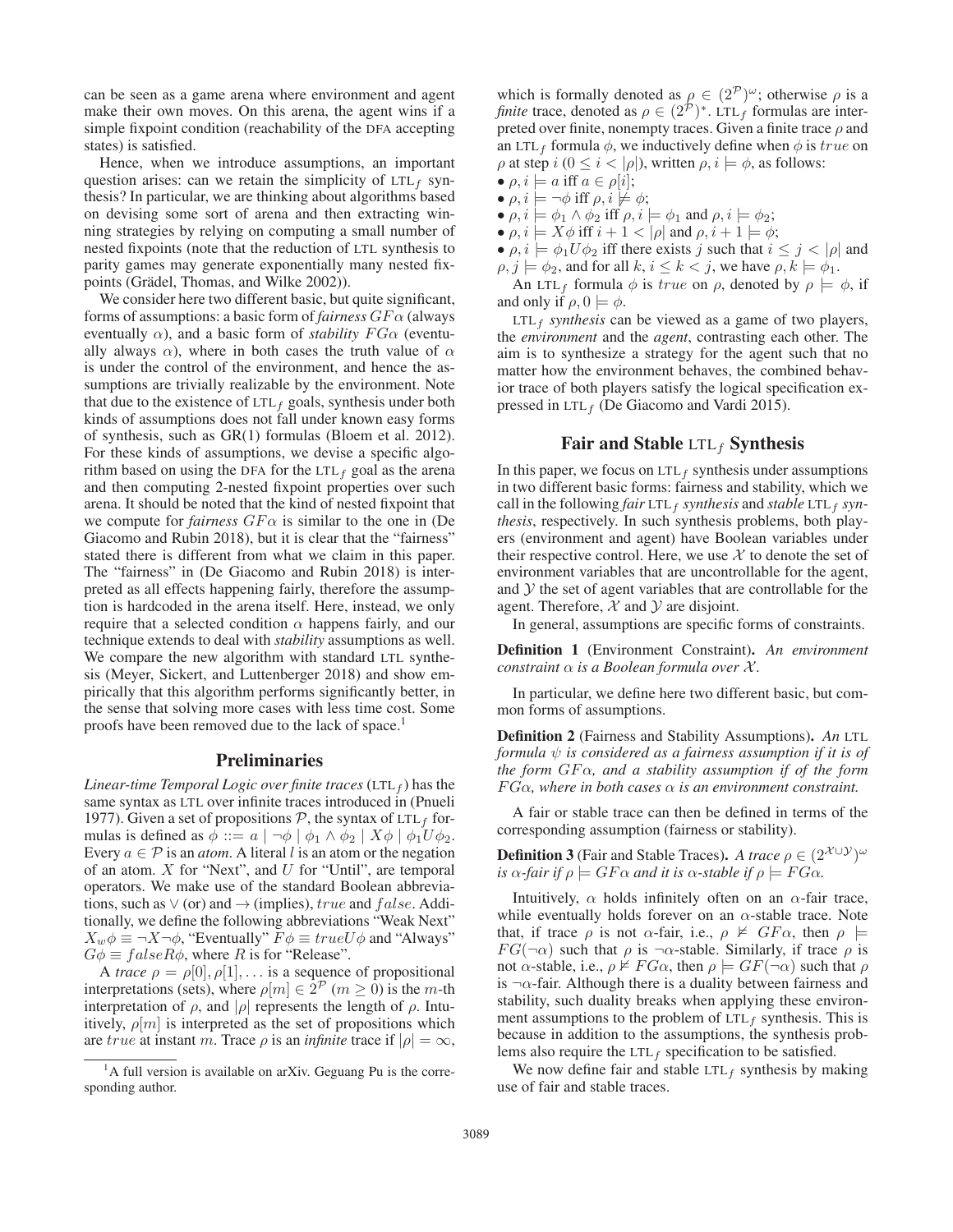**Definition 4** (Fair (Stable) LTL<sub>f</sub> Synthesis). LTL<sub>f</sub> *formula* φ*, defined over* X ∪Y*, is* α*-fair (resp.,* α*-stable) realizable if there exists a strategy*  $g : (2^{\mathcal{X}})^+ \rightarrow 2^{\mathcal{Y}}$ *, such that for an arbitrary environment trace*  $\lambda = X_0, X_1, ... \in (2^{\chi})^{\omega}$ , if  $\lambda$  *is*  $\alpha$ *-fair (resp.,*  $\alpha$ *-stable), then we can find*  $k \geq 0$  *such that*  $\phi$  *is true in the finite trace*  $\rho^k = (X_0 \cup g(X_0)), (X_1 \cup$  $g(X_0, X_1), \ldots, (X_k \cup g(X_0, X_1, \ldots, X_k)).$ 

*A fair (resp., stable)* LTL<sup>f</sup> *synthesis problem, described as a tuple*  $\langle X, Y, \alpha, \phi \rangle$ , consist in checking whether  $\phi$ , defined *over*  $X \cup Y$ *, is*  $\alpha$ -fair (resp.,  $\alpha$ -stable) realizable. The syn*thesis procedure aims to computing a strategy if realizable.*

Intuitively speaking,  $\phi$  describes the desired goal when the environment behaviors satisfy the assumption. An agent strategy  $g : (2^{\mathcal{X}})^+ \rightarrow 2^{\mathcal{Y}}$  for fair (resp., stable) synthesis problem  $\langle X, \mathcal{Y}, \alpha, \phi \rangle$  is *winning* if it guarantees the satisfaction of the objective  $\phi$  under the condition that the environment behaves in a way that  $\alpha$  holds infinitely often (resp., α eventually holds forever). The *realizability procedure* of  $\langle X, Y, \alpha, \phi \rangle$  aims to answer the existence of a winning strategy g and the *synthesis procedure* amounts for computing g if it exists. In fact one can consider two variants of the synthesis problem, depending on the player who moves first, in the sense of assigning values to variables under its control first. Here we consider the environment as the first-player (as in planning), but a version where the agent moves first can be obtained by a small modification.

Since every LTL<sub>f</sub> formula  $\phi$  can be translated to a Deterministic Finite Automaton (DFA)  $\mathcal{G}_{\phi}$  that accepts exactly the same language as  $\phi$  (De Giacomo and Vardi 2013), we are able to reduce the problems of fair  $LTL_f$  synthesis and stable  $LTL_f$  synthesis to specific two-player DFA games, in particular, fair DFA game and stable DFA game, respectively. We start with introducing DFA games.

#### Games over DFA

Two-player games on DFA are games consisting of two players, the *environment* and the *agent*.  $X$  and  $Y$  are disjoint sets of environment Boolean variables and agent Boolean variables, respectively. The *specification* of the game arena is given by a DFA  $G = (2^{\mathcal{X} \cup \mathcal{Y}}, S, s_0, \delta, Acc)$ , where  $2^{\mathcal{X} \cup \mathcal{Y}}$  is the alphabet, S is a set of states,  $s_0 \in S$  is an initial state,  $\delta$  :  $S \times 2^{\chi \cup \mathcal{Y}} \to S$  is a transition function and  $Acc \subseteq S$  is a set of accepting states.

A *round* of the game consists of both players setting the values of variables under their respective control. A *play*  $\rho$  over  $\mathcal G$  records how two players set the values at each round and how the DFA proceed according to the values. Formally, a play  $\rho$  from state  $s_{i_0}$  is an infinite trace  $(s_{i_0}, X_0 \cup Y_0), (s_{i_1}, X_1 \cup Y_1) \ldots \in (\check{S} \times 2^{\mathcal{X} \cup \mathcal{Y}})^{\omega}$  such that  $s_{i_{i+1}} = \delta(s_{i_j}, X_j \cup Y_j)$ . Moreover, we also assign the *environment* as the first-player, which sets values first.

A play  $\rho$  is considered as a winning play if it follows a certain winning condition. Different winning conditions lead to different games. In this paper, we consider two specific two-player games, fair DFA game and stable DFA game, both of which are described as  $\langle \mathcal{G}, \alpha \rangle$ , where  $\mathcal G$  is the game arena and  $\alpha$  is the environment constraint.

Fair DFA Game. Although the ultimate goal for solving a fair DFA game is to perform winning plays for the agent,

since it is more straightforward to formulate the game considering the environment as the protagonist, we first define the winning condition of the environment over a play. A play  $\rho = (s_{i_0}, X_0 \cup Y_0), (s_{i_1}, X_1 \cup Y_1) \dots$  over  $\mathcal G$  is *winning* for the *environment* with respect to a fair DFA game  $\langle \mathcal{G}, \alpha \rangle$  if the following two conditions hold:

- *Recurrence*:  $\rho$  is  $\alpha$ -fair (that is,  $\rho \models GF\alpha$ ),
- *Safety*:  $s_{i_j} \notin Acc$  for all  $j \geq 0$  (*Acc* is avoided).

Consequently, a play  $\rho$  is *winning* for the *agent* if one of the following conditions holds:

• *Stability*:  $\rho$  is not  $\alpha$ -fair (that is,  $\rho \models FG(\neg \alpha)$ ),

• *Reachability:*  $s_{i,j} \in Acc$  for some  $j \geq 0$  (*Acc* is reached). **Stable DFA Game.** As for a stable DFA game  $\langle \mathcal{G}, \alpha \rangle$ , a play  $\rho = (s_{i_0}, X_0 \cup Y_0), (s_{i_1}, X_1 \cup Y_1) \dots$  over  $\mathcal G$  is *winning* for the *environment* if the following two conditions hold:

- *Stability:*  $\rho$  is  $\alpha$ -stable (that is,  $\rho \models FG\alpha$ ),
- *Safety*:  $s_{i_j} \notin Acc$  for all  $j \ge 0$  (*Acc* is avoided).

Consequently, a play ρ is *winning* for the *agent* if one of the following conditions holds:

- *Recurrence*:  $\rho$  is not  $\alpha$ -stable (that is,  $\rho \models GF(\neg \alpha)$ ),
- *Reachability:*  $s_{i_j} \in Acc$  for some  $j \geq 0$  (*Acc* is reached). Since we consider here the environment as the first-player, a strategy for the agent is a function  $g : (2^{\mathcal{X}})^+ \to 2^{\mathcal{Y}}$ , deciding the values of the controllable variables for every possible history of the uncontrollable variables. Respectively, an environment strategy is a function  $h : (2^y)^* \to 2^x$ . A play  $\rho = (s_{i_0}, X_0 \cup Y_0), (s_{i_1}, X_1 \cup Y_1) \ldots \in (S \times 2^{\mathcal{X} \cup \mathcal{Y}})^{\omega}$  fol*lows* a strategy g (resp., a strategy h), if  $Y_j = g(X_0, \ldots, X_j)$ for all  $j \ge 0$  (resp.,  $\bar{X}_j = h(Y_0, \ldots, Y_{j-1})$  for all  $j > 0$ ).

We can now define winning states and winning strategies.

Definition 5 (Winning State and Winning Strategy). *In the* game  $\langle \mathcal{G}, \alpha \rangle$  described above,  $s \in S$  *is a winning state for the agent (resp., environment) if there exists strategy* g *(resp.,* h*) s.t. every play* ρ *from* s *that follows* g *(resp.,* h*) is an agent (resp., environment) winning play. Then* g *(resp.,* h*) is a winning strategy for the agent (resp., environment) from* s*.*

As shown in (Martin 1975), both of the fair DFA game and stable DFA game described above are *determined*, that is, a state  $s \in S$  is a winning state for the agent if and only if s is not a winning state for the environment. The *realizability* procedure of the game consists of checking whether there exists a winning strategy for the agent from initial state  $s_0$ . The *synthesis* procedure aims to computing such a strategy.

We then show how to reduce the problems of fair  $LTL<sub>f</sub>$ synthesis and stable  $LTL_f$  synthesis to fair DFA game and stable DFA game, respectively. Hence we can solve the DFA game, thus settling the corresponding synthesis problem.

#### Solution to Fair  $LTL_f$  Synthesis

In order to perform fair synthesis on  $LTL_f$ , given problem  $\langle \mathcal{X}, \mathcal{Y}, \alpha, \phi \rangle$ , we first translate the LTL<sub>f</sub> specification  $\phi$  into a DFA  $\mathcal{G}_{\phi}$ . We then view  $\langle \mathcal{G}_{\phi}, \alpha \rangle$  as a fair DFA game, and consider exactly the separation between environment and agent variables as in the original synthesis problem. Specifically, we assign  $X$  as the environment variables and  $Y$  as the agent variables. Finally, we solve the fair DFA game, thus settling the fair  $LTL_f$  synthesis problem. The following theorem assesses the correctness of this technique.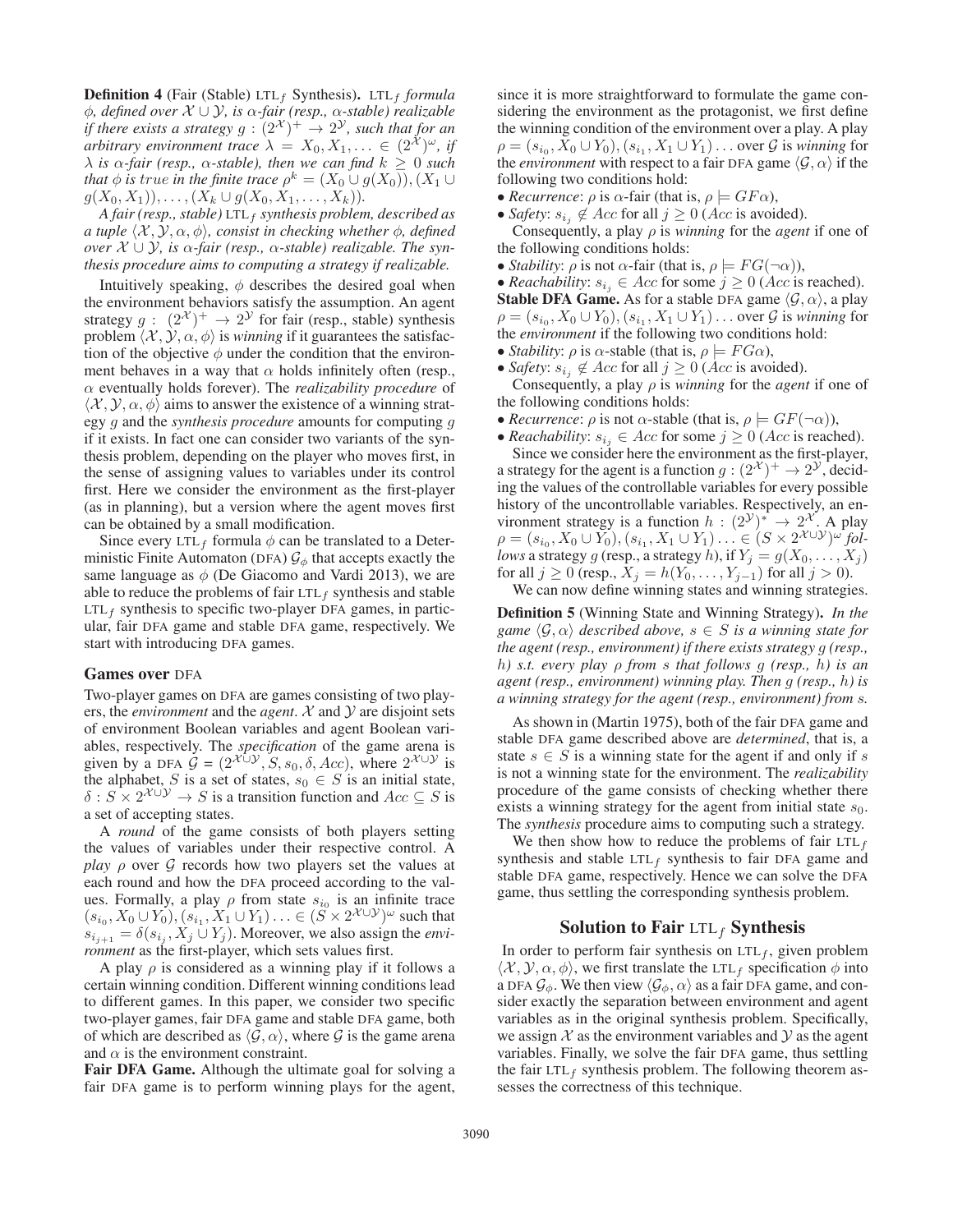**Theorem 1.** *Fair* LTL<sub>f</sub> *synthesis problem*  $\langle X, Y, \alpha, \phi \rangle$  *is realizable iff fair* DFA *game*  $\langle \mathcal{G}_{\phi}, \alpha \rangle$  *is realizable.* 

*Proof.* We prove the theorem in both directions.

 $\leftarrow$ : Since  $\langle \mathcal{G}_{\phi}, \alpha \rangle$  is realizable for the agent, the initial state  $s_0$  is an agent winning state with winning strategy  $g : (2^{\mathcal{X}})^+ \rightarrow 2^{\mathcal{Y}}$ . Therefore, a play  $\rho = (s_0, X_0 \cup$  $g(X_0)$ ,  $(s_1, X_1 \cup g(X_0, X_1))$ , ... over  $\mathcal{G}_{\phi}$  from  $s_0$  following g is a winning play for the agent. Moreover, for every such play  $\rho$  from  $s_0$ , either of the following conditions holds: •  $\rho \nvDash GF\alpha$  such that  $\rho$  is not  $\alpha$ -fair.

•  $\rho \models GF\alpha$  such that  $\rho$  is  $\alpha$ -fair. Since  $\rho$  is winning for the agent, there exists  $j \geq 0$  such that  $s_j \in Acc$ . This implies that  $\rho^j \models \phi$  holds, where  $\rho^j = (s_0, X_0 \cup g(X_0)), (s_1, X_1 \cup$  $g(X_0, X_1), \ldots, (s_j, X_j \cup g(X_0, X_1, \ldots, X_j)).$ 

Consequently, the strategy  $g$  assures that for an arbitrary environment trace  $\lambda = X_0, X_1, \ldots \in (2^{\mathcal{X}})^{\omega}$ , if  $\lambda$  is  $\alpha$ -fair, then there is  $j \geq 0$  such that  $\phi$  is *true* in the finite trace  $\rho^{j}$ . We conclude that  $\langle X, Y, \alpha, \phi \rangle$  is realizable.

 $\rightarrow$ : For this direction, we assume that  $\langle \mathcal{X}, \mathcal{Y}, \alpha, \phi \rangle$  is realizable, then there exists a strategy  $g : (2^{\mathcal{X}})^+ \rightarrow 2^{\mathcal{Y}}$ that realizes  $\phi$ . Thus consider an arbitrary environment trace  $\lambda \in (2^{\mathcal{X}})^{\omega}$ , either of the following conditions holds:

•  $\lambda$  is not  $\alpha$ -fair, then the induced play  $\rho = (s_0, X_0 \cup$  $g(X_0)$ ,  $(s_1, X_1 \cup g(X_0, X_1))$ ,... over  $\mathcal{G}_{\phi}$  from  $s_0$  that follows g is winning for the agent by default.

•  $\lambda$  is  $\alpha$ -fair, then on the induced play  $\rho = (s_0, X_0 \cup$  $g(X_0)$ ,  $(s_1, X_1 \cup g(X_0, X_1))$ ,... over  $\mathcal{G}_{\phi}$  from  $s_0$ , there exists  $j \geq 0$  such that  $\phi$  is *true* in the finite trace  $\rho^{j} = (s_0, X_0 \cup g(X_0)), (s_1, X_1 \cup g(X_0, X_1)), \ldots, (s_j, X_j \cup g(X_j))$  $g(X_0, X_1, \ldots, X_j)$ , in which case  $s_j \in Acc$ . Therefore,  $\rho$ is winning for the agent.

Consequently, we conclude that fair DFA game  $\langle \mathcal{G}_{\phi}, \alpha \rangle$  is realizable for the agent.  $\Box$ 

#### Fair DFA Game Solving

Winning fair DFA games means that the agent can eventually reach an "agent wins" region from which if the constraint  $\alpha$ holds, then it is possible to reach an accepting state. Given a fair DFA game  $\langle \mathcal{G}, \alpha \rangle$ , we proceed as follows: (1) Compute "agent wins" region in fair DFA game  $\langle \mathcal{G}, \alpha \rangle$ ; (2) Check realizability; (3) Return an agent winning strategy if realizable.

Since the environment winning condition is more intuitive, in order to show the solution to fair DFA game, we start by solving the *Recurrence-Safety* game, which considers the environment as the protagonist. The idea for winning such game is that the environment should remain in an "environment wins" region from which the constraint  $\alpha$ holds infinitely often referring to *Recurrence* game, meanwhile the accepting states are forever avoidable referring to *Safety* game. Therefore, in order to have both of *Recurrence* such that having  $GF\alpha$  holds and *Safety* such that avoiding accepting states  $s \in Acc$ , the "environment wins" region computation is defined as:

 $Env_f = \nu Z. \mu \hat{Z}.(\exists X. \forall Y. ((X \models \alpha \wedge \delta(s, X \cup Y) \in$  $Z\backslash Acc) \vee \delta(s, X \cup Y) \in \hat{Z}\backslash Acc)$ 

where X ranges over  $2^{\mathcal{X}}$  and Y over  $2^{\mathcal{Y}}$ .

The fixpoint stages for Z (note  $Z_{i+1} \subseteq Z_i$ , for  $i \geq 0$ , by monotonicity) are:

- $Z_0 = S$ ,
- $Z_{i+1} = \mu \hat{Z}.(\exists X.\forall Y.((X \models \alpha \land \delta(s, X \cup Y) \in Z_i \setminus Acc) \lor$  $\delta(s, X \cup Y) \in \hat{Z} \backslash Acc)$ ).

Eventually,  $Env_f = Z_k$  for some k such that  $Z_{k+1} = Z_k$ . The fixpoint stages for  $\hat{Z}$  with respect to  $Z_i$  (note  $\hat{Z}_j \subseteq$  $\hat{Z}_{i+1}$ , for  $j \geq 0$ , by monotonicity) are:

$$
\bullet\ \hat{Z}_{i,0}=\emptyset,
$$

•  $\hat{Z}_{i,j+1} = \exists X. \forall Y. ((X \models \alpha \land \delta(s, X \cup Y) \in Z_i \setminus Acc) \lor$  $\delta(s, X \cup Y) \in \hat{Z}_{i,j} \backslash Acc$ ).

Finally,  $\hat{Z}_i = \hat{Z}_{i,k}$  for some k such that  $\hat{Z}_{i,k+1} = \hat{Z}_{i,k}$ .

The following theorem assures that the nested fixpoint computation of  $Env_f$  collects exactly all environment winning states in fair DFA game.

**Theorem 2.** For a fair DFA game  $\langle \mathcal{G}, \alpha \rangle$  and a state  $s \in S$ , *we have*  $s \in Env_f$  *iff s is an environment winning state.* 

*Proof.* We prove the two directions separately.

←: We prove by showing the contrapositive. If a state  $s \notin \mathbb{R}$  $Env_f$ , then s must be removed from  $Env_f$  at stage  $i + 1$ , therefore,  $s \in Z_i \backslash Z_{i+1}$ . Then  $s \notin \mu Z$ .  $(\exists X. \forall Y$ .  $((X \models \alpha \land \beta) \in Z_{i+1})$ .  $\delta(s, X \cup Y) \in Z \backslash Acc) \vee \delta(s, X \cup Y) \in Z \backslash Acc)$ ). That is, no matter what the (environment) strategy  $h$  is, traces from s satisfy **neither** of the following conditions:

•  $\alpha$  holds and the trace gets trapped in Z without visiting accepting states such that  $X \models \alpha \land \delta(s, X \cup Y) \in Z \setminus Acc$ holds, in which case s is a new environment winning state;

•  $\alpha$  eventually gets hold and from there we can have  $\alpha$  as true infinitely often without visiting accepting states such that  $\delta(s, X \cup Y) \in \hat{Z} \backslash Acc$  holds, in which case s is a new environment winning state.

Therefore,  $s$  is not an environment winning state. So if  $s$ is an environment winning state then  $s \in Env_f$  holds.

 $\rightarrow$ : If a state  $s \in Env_f$ , then  $s \in \mu \hat{Z}.(\exists X.\forall Y.((X \models \alpha \land$  $\delta(s, X \cup Y) \in Z \backslash Acc) \vee \delta(s, X \cup Y) \in \hat{Z} \backslash Acc)$ ). That is, no matter what the (agent) strategy  $g$  is, traces from  $s$  satisfy either of the following conditions:

•  $\alpha$  holds and the trace gets trapped in Z without visiting accepting states such that  $X \models \alpha \land \delta(s, X \cup Y) \in Z \setminus Acc$ holds, in which case s is a new environment winning state;

•  $\alpha$  eventually gets hold and from there we can have  $\alpha$  as true infinitely often without visiting accepting states such that  $\delta(s, X \cup Y) \in \hat{Z} \backslash Acc$  holds, in which case s is a new environment winning state.

Thus s is a winning state for the environment.

Due to the determinacy of fair DFA game, the set of agent winning states  $Sys_f$  can be computed by negating  $Env_f$ :

 $\Box$ 

 $Sys_f = \mu Z.\nu Z. (\forall X. \exists Y. ((X \models \neg \alpha \vee \delta(s, X \cup Y) \in Z \cup$  $Acc) \wedge \delta(s, X \cup Y) \in \hat{Z} \cup Acc)$ ).

**Theorem 3.** A fair DFA game  $\langle \mathcal{G}, \alpha \rangle$  has an agent winning *strategy if and only if*  $s_0 \in Sys_f$ *.* 

#### Strategy Extraction

Having completed the realizability checking procedure, this section deals with the agent winning strategy generation if  $\langle \mathcal{G}, \alpha \rangle$  is realizable. It is known that if some strategy that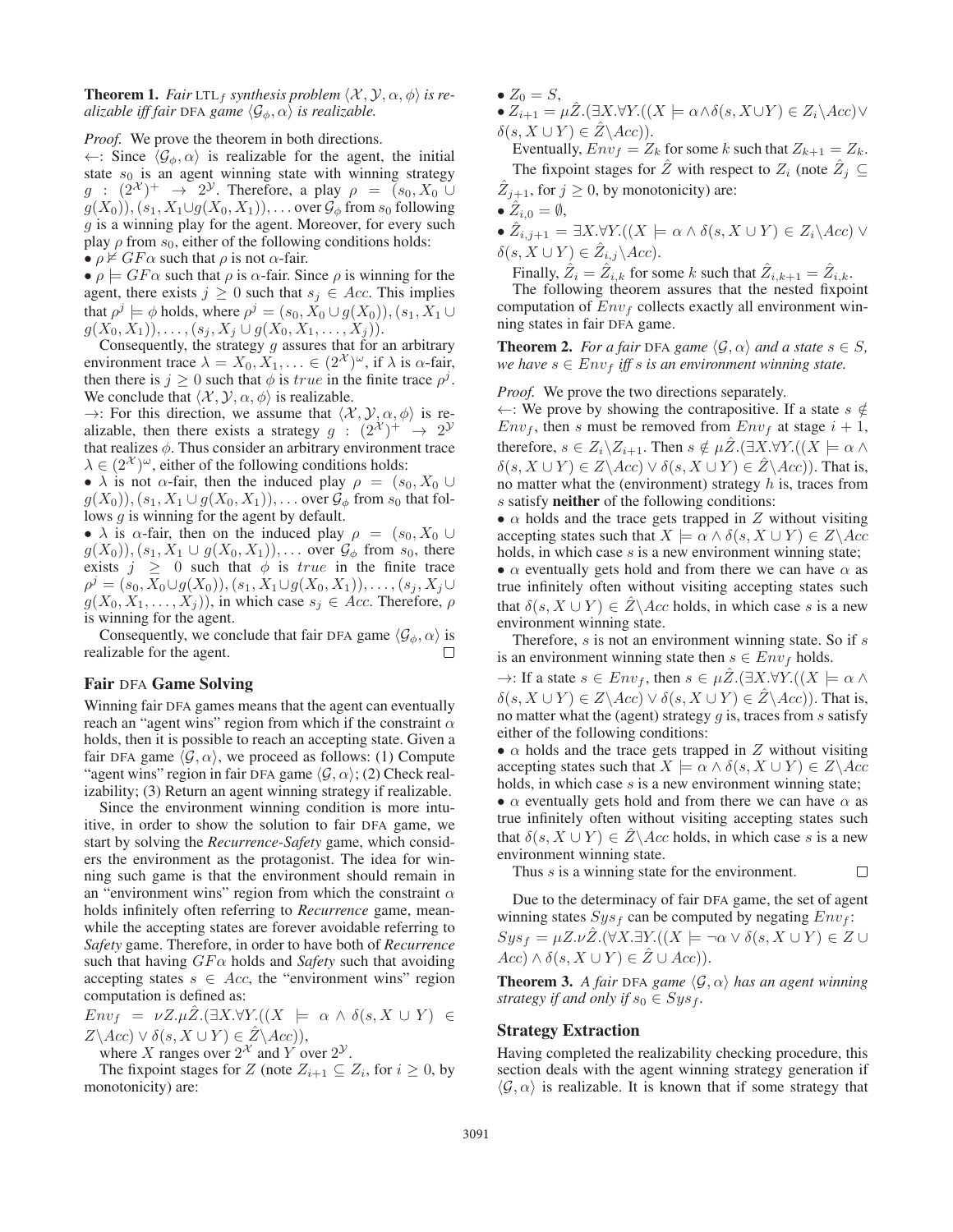realizes  $\phi$  exists, then there also exists a *finite-state strategy* generated by a finite-state *transducer* that realizes  $\phi$  (Buchi and Landweber 1990). Formally, the agent *winning strategy*  $g: (2^{\mathcal{X}})^+ \to 2^{\mathcal{Y}}$  can be represented as a deterministic finite transducer based on the set  $Sys_f$ , described as below.

Definition 6 (Deterministic Finite Transducer). *Given a fair* DFA game  $\langle \mathcal{G}, \alpha \rangle$ , where  $\mathcal{G} = (2^{\mathcal{X} \cup \mathcal{Y}}, S, s_0, \delta, Acc)$ , a deter*ministic finite transducer*  $\mathcal{T} = (2^{\mathcal{X}}, 2^{\mathcal{Y}}, Q, s_0, \varrho, \omega_f)$  *of such game is defined as follows:*

•  $Q \subseteq S$  *is the set of agent winning states s.t.*  $Q = Sys_f$ ;

•  $\varrho$  :  $Q \times 2^{\mathcal{X}} \rightarrow Q$  *is the transition function such that*  $\varrho(q, X) = \delta(q, X \cup Y)$  and  $Y = \omega_f(q, X)$ ;

•  $\omega_f$  :  $Q \times 2^{\mathcal{X}} \rightarrow 2^{\mathcal{Y}}$  *is the output function such that at an agent winning state q with assignment*  $X$ *,*  $\omega_f(q, X)$  *returns an assignment* Y *leading to an agent winning play.*

The transducer  $T$  generates  $g$  in the sense that for every  $\lambda \in (2^{\mathcal{X}})^{\omega}$ , we have  $g(\lambda) = \omega_f(\varrho(\lambda))$ , with the usual extension of  $\delta$  to words over  $2^{\lambda}$  from  $s_0$ . Note that there are many possible choices for the output function  $\omega_f$ . The transducer  $\mathcal T$  defines a winning strategy by restricting  $\omega_f$  to return only one possible setting of  $\mathcal{Y}$ .

We extract the output function  $\omega_f : Q \times 2^{\mathcal{X}} \to 2^{\mathcal{Y}}$  for the game from the approximates for Z assuming  $\hat{Z}$  to be  $Sys<sub>f</sub>$ , from where no matter what the environment strategy is, traces have to always get  $\neg \alpha$  hold. Thus, we consider:  $\mu Z.(\forall X.\exists Y.((X \models \neg \alpha \vee \delta(s, X\cup Y) \in Z\cup Acc) \wedge \delta(s, X\cup Y))$  $(Y) \in Sys_f \cup Acc)$ ) with approximates defined as:  $\bullet$   $Z_0 = \emptyset$ .

$$
\bullet Z_{i+1} = \forall X. \exists Y. ((X \models \neg \alpha \lor \delta(s, X \cup Y) \in Z_i \cup Acc) \land \delta(s, X \cup Y) \in Sys_{f} \cup Acc).
$$

Define an output function  $\omega_f$  :  $Sys_f \times 2^{\mathcal{X}} \rightarrow 2^{\mathcal{Y}}$  as follows: for  $s \in Z_{i+1} \backslash Z_i$ , for all possible values  $X \in 2^{\mathcal{X}}$ , set Y to be such that  $(X \models \neg \alpha \lor \overline{\delta(s, X \cup Y}) \in Z_i \cup Acc) \land$  $\delta(s, X \cup Y) \in Sys_f \cup Acc$  holds for  $s \notin Acc$ . Consider a deterministic finite transducer  $T$  defined in the sense that constructing  $\omega_f$  as described above, the following theorem guarantees that  $\mathcal T$  generates an agent winning strategy g.

**Theorem 4.** *Strategy g with*  $g(\lambda) = \omega_f(\varrho(\lambda))$  *is a winning strategy for the agent.*

#### Solution to Stable  $LTL_f$  Synthesis

Solving stable LTL<sub>f</sub> synthesis problem  $\langle \mathcal{X}, \mathcal{Y}, \alpha, \phi \rangle$  relies on solving the stable DFA game  $\langle \mathcal{G}_{\phi}, \alpha \rangle$ , where  $\mathcal{G}_{\phi}$  is the corresponding DFA of  $\phi$ . The following theorem guarantees the correctness of such reduction.

**Theorem 5.** *Stable* LTL<sub>f</sub> *synthesis problem*  $\langle X, Y, \alpha, \phi \rangle$  *is realizable iff stable* DFA *game*  $\langle \mathcal{G}_{\phi}, \alpha \rangle$  *is realizable.* 

*Proof.* We prove the theorem in both directions.

 $\leftarrow$ : Since  $\langle \mathcal{G}_{\phi}, \alpha \rangle$  is realizable for the agent, the initial state  $s_0$  is an agent winning state with winning strategy  $g : (2^{\mathcal{X}})^+ \rightarrow 2^{\mathcal{Y}}$ . Therefore, a play  $\rho = (s_0, X_0 \cup$  $g(X_0)$ ,  $(s_1, X_1 \cup g(X_0, X_1))$ , ... over  $\mathcal{G}_{\phi}$  from  $s_0$  following  $q$  is a winning play for the agent. Moreover, for every such play  $\rho$  from s, either of the following conditions holds: •  $\rho \nvDash FG\alpha$  such that  $\rho$  is not  $\alpha$ -stable.

 $\bullet \rho \models FG\alpha$  such that  $\rho$  is  $\alpha$ -stable. Since  $\rho$  is winning for

the agent, there exists  $j \geq 0$  such that  $s_j \in Acc$ . Therefore,  $\rho^j \models \phi$  holds, where  $\rho^j = (s_0, X_0 \cup g(X_0)), (s_1, X_1 \cup g(X_0))$  $g(X_0, X_1), \ldots, (s_j, X_j \cup g(X_0, X_1, \ldots, X_j)).$ 

Consequently, the strategy  $g$  assures that for an arbitrary environment trace  $\lambda = X_0, X_1, \ldots \in (2^{\mathcal{X}})^{\omega}$ , if  $\lambda$  is  $\alpha$ stable, then there exists  $j \geq 0$  such that  $\phi$  is *true* in finite trace  $\rho^j$ . Thus  $\langle \mathcal{X}, \mathcal{Y}, \alpha, \phi \rangle$  is realizable.

 $\rightarrow$ : For this direction, we assume that  $\langle \mathcal{X}, \mathcal{Y}, \alpha, \phi \rangle$  is realizable, then there exists a strategy  $g : (2^{\mathcal{X}})^+ \rightarrow 2^{\mathcal{Y}}$ that realizes  $\phi$ . Thus consider an arbitrary environment trace  $\lambda \in (2^{\mathcal{X}})^{\omega}$ , either of the following conditions holds:

•  $\lambda$  is not  $\alpha$ -stable, then the induced play  $\rho = (s_0, X_0 \cup$  $g(X_0)$ ,  $(s_1, X_1 \cup g(X_0, X_1))$ , ... over  $\mathcal{G}_{\phi}$  from  $s_0$  that follows *g* is winning for the agent by default.

•  $\lambda$  is  $\alpha$ -stable, then on the induced play  $\rho = (s_0, X_0 \cup$  $g(X_0)$ ,  $(s_1, X_1 \cup g(X_0, X_1))$ ,... over  $\mathcal{G}_{\phi}$  from  $s_0$ , there exists  $j \ge 0$  such that  $\phi$  is *true* in the finite trace  $\rho^{j} = (s_0, X_0 \cup g(X_0)), (s_1, X_1 \cup g(X_0, X_1)), \ldots, (s_j, X_j \cup g(X_j))$  $g(X_0, X_1, \ldots, X_j)$ , in which case  $s_j \in Acc$ . Therefore,  $\rho$ is winning for the agent.

Consequently, we conclude that stable DFA game  $\langle \mathcal{G}_{\phi}, \alpha \rangle$ is realizable for the agent. П

#### Stable DFA Game Solving

Despite the duality between fairness and stability, solving the stable DFA game here cannot directly dualize the solution to fair DFA game. This is because the computation here involves a *Stability-Safety* game, which is not dual to the *Recurrence-Safety* game in fair DFA game solving. In order to deal with stable DFA game, we again first consider the environment as the protagonist. We compute the set of environment winning states as follows:

 $Env_{st} = \mu Z.\nu \hat{Z}.(\exists X.\forall Y.((X \models \alpha \land \delta(s, X \cup Y) \in$  $Z\backslash Acc) \vee \delta(s, X \cup Y) \in Z\backslash Acc)$ ),

where X ranges over  $2^{\mathcal{X}}$  and Y over  $2^{\mathcal{Y}}$ .

The following theorem assures that the nested fixpoint computation of  $Env_{st}$  collects exactly all environment winning states in stable DFA game.

**Theorem 6.** For a stable DFA game  $\langle \mathcal{G}, \alpha \rangle$  and a state  $s \in \mathcal{G}$ S, we have  $s \in Env_{st}$  *iff* s *is an environment winning state.* 

Correspondingly, since stable DFA game is determined, the set of agent winning states can be computed as follows:  $Sys_{st} = \nu Z.\mu Z.(\forall X.\exists Y.((X \models \neg \alpha \vee \delta(s, X \cup Y) \in Z \cup$  $Acc) \wedge \delta(s, X \cup Y) \in Z \cup Acc)$ ).

**Theorem 7.** A stable DFA game  $\langle \mathcal{G}, \alpha \rangle$  has an agent winning *strategy if and only if*  $s_0 \in Sys_{st}$ .

#### Strategy Extraction

Here, the agent *winning strategy*  $g : (2^{\mathcal{X}})^+ \rightarrow 2^{\mathcal{Y}}$  can also be represented as a deterministic finite transducer  $\mathcal{T} =$  $(2^{\mathcal{X}}, 2^{\mathcal{Y}}, Q, s_0, \varrho, \omega_{st})$  in terms of the set of agent winning states such that  $Q = Sys_{st}$ .

We extract the output function  $\omega_{st} : Q \times 2^{\mathcal{X}} \to 2^{\mathcal{Y}}$  for the game from the approximates for  $Z$  assuming  $\hat{Z}$  to be  $Sys_{st}$ , from where no matter what the environment strategy is, traces cannot always get  $\alpha$  hold. Thus, we consider the fixpoint computation as follows: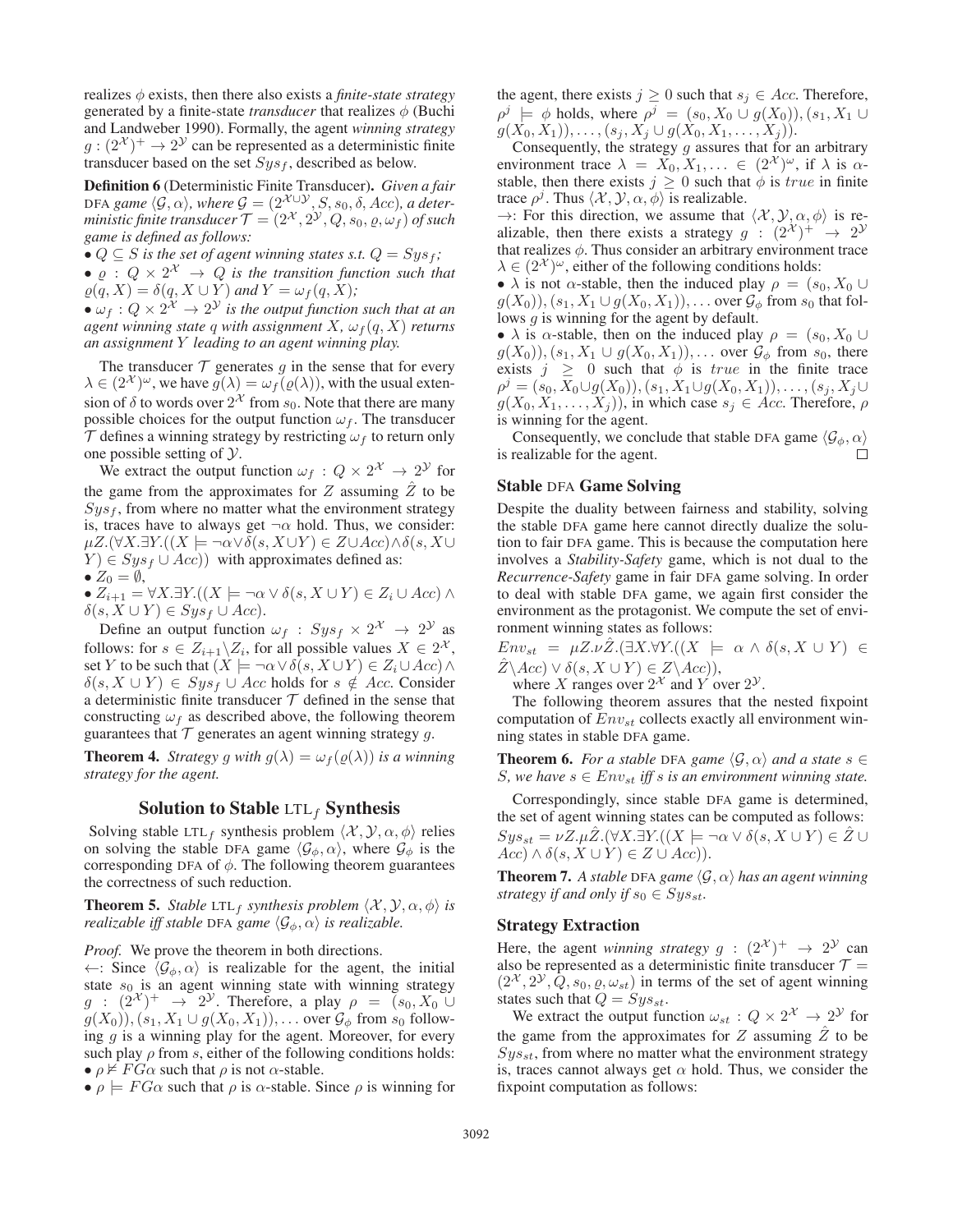$\nu Z.(\forall X.\exists Y.((X \models \neg \alpha \vee \delta(s, X \cup Y) \in Sys_{st} \cup Acc) \wedge$  $\delta(s, X \cup Y) \in Z \cup Acc)$ ).

Define an output function  $\omega_{st}$ :  $Sys_{st} \times 2^{\mathcal{X}} \rightarrow 2^{\mathcal{Y}}$  s.t. for  $s \in Z_{i+1} \cap Z_i$ , for all possible values  $X \in 2^{\mathcal{X}}$ , set Y to be s.t.  $(X \models \neg \alpha \vee \delta(s, X \cup Y) \in Sys_{st} \cup Acc) \wedge \delta(s, X \cup Y)$  $Y$ )  $\in Z_i \cup Acc$  holds for  $s \notin Acc$ . The following theorem guarantees that  $T$  generates an agent winning strategy  $g$ .

**Theorem 8.** *Strategy* g *with*  $g(\lambda) = \omega_{st}(\varrho(\lambda))$  *is a winning strategy for the agent.*

### Evaluation

We observe that a straightforward approach to  $LTL_f$  synthesis under assumptions can be obtained by a reduction to standard LTL synthesis, which allows us to utilize tools for LTL synthesis to solve the fair (or stable)  $LTL_f$  synthesis problem. In this section, we first revisit the reduction to standard LTL synthesis, and then show an experimental comparison with the approach proposed earlier in this paper.

**Reduction to LTL Synthesis.** The insight of reducing LTL<sub>f</sub> synthesis under assumptions to LTL synthesis comes from the reduction in (Zhu et al. 2017b) for general LTL<sub>f</sub> synthesis, and in (Camacho, Bienvenu, and McIlraith 2018) for constraint  $LTL_f$  synthesis, where the constraint describes the desired environment behaviors, under which the goal is to satisfy the given  $LTL_f$  specification. Both reductions adopt the translation rules in (De Giacomo and Vardi 2013) to polynomially transform an LTL<sub>f</sub> formula  $\phi$  over  $\mathcal{X} \cup \mathcal{Y}$  into an LTL formula  $\psi$  over  $\mathcal{X} \cup \mathcal{Y} \cup \{alive\}$ , retaining the satisfiability equivalence, where proposition *alive* indicates the last instance of the finite trace. Such translation bridges the gap between  $LTL<sub>f</sub>$  over finite traces and LTL over infinite traces. Based on the translation from  $LTL<sub>f</sub>$  to LTL, we then reduce fair (resp., stable) LTL<sub>f</sub> synthesis problem  $\langle \mathcal{X}, \mathcal{Y}, \alpha, \phi \rangle$  to LTL synthesis problem  $\langle X, Y \cup \{alive\}, GF\alpha \rightarrow \psi \rangle$  (resp.,  $\langle \mathcal{X}, \mathcal{Y} \cup \{alive\}, FG\alpha \rightarrow \psi \rangle$ .

**Implementation.** Based on the LTL<sub>f</sub> synthesis tool *Syft* <sup>2</sup>, we implemented our fixpoint-based techniques for solving fair LTL<sub>f</sub> synthesis and stable LTL<sub>f</sub> synthesis in two tools called *FSyft* and *StSyft*, respectively (name after *Syft*). Both frameworks consist of two steps: the symbolic DFA construction and the respective DFA game solving. In the first step, we based on the code of *Syft*, to construct the symbolic DFA represented in Binary Decision Diagrams (BDDs). The implementation of the nested fixpoint computation for solving DFA games over such symbolic DFA, borrows techniques from (Zhu et al. 2017a) for greatest fixpoint computation and from *Syft* for least fixpoint computation. The construction of the transducer for generating the winning strategy utilizes the boolean-synthesis procedure introduced in (Fried, Tabajara, and Vardi 2016) for realizable formulas. The implementation makes use of the BDD library CUDD-3.0.0 (Somenzi 2016). In order to evaluate the performance of *FSyft* and *StSyft*, we compared it against the solution of reducing to standard LTL synthesis shown above. For such comparison, we employed the  $LTL_f$ -to-LTL translator implemented in SPOT (Duret-Lutz et al. 2016) and chose

Strix (Meyer, Sickert, and Luttenberger 2018), the winner of the synthesis competition SYNTCOMP 2019 <sup>3</sup> over LTL synthesis track, as the baseline.

## Experimental Methodology

Benchmarks. We collected 1200 formulas consisting of two classes of benchmarks: 1000 randomly conjuncted LTL $_f$ formulas over 100 basic cases, generated in the style described in (Zhu et al. 2017b), the length of which, indicating the number of conjuncts, ranges form 1 to 5. The assumption (either fairness or stability) is assigned by randomly selecting one variable from all environment variables; 200 LTL $_f$  synthesis benchmarks with assumptions generated from a scalable counter game, described as follows:

• There is an *n*-bit binary counter. At each round, the environment chooses whether to increment the counter or not. The agent can choose to grant the request or ignore it.

• The goal is to get the counter having all bits set to 1, so the counter reaches the maximal value.

• The fairness assumption is to have the environment infinitely request the counter to be incremented.

• The stability assumption is to have the environment eventually keep requesting the counter to be incremented.

We reduce solving the counter game above to solving  $LTL_f$  synthesis with assumptions. First, we have n agent variables  $\{b_{n-1}, b_{n-2}, \ldots, b_0\}$  denoting the value of *n* counter bits. We also introduce another  $n + 1$  agent variables  $\{c_n, c_{n-1}, \ldots, c_0\}$  representing the carry bits. In addition, we have an environment variable add representing the environment making an increment request or not, and  $c_0$  as *true* is considered as the agent granting the request. We then formulate the counter game into  $LTL<sub>f</sub>$  formula as follows:  $Init = ((\neg c_0) \land \ldots \land (\neg c_{n-1}) \land (\neg b_0) \land \ldots (\neg b_{n-1}))),$  $Goal = F(b_0 \land \ldots \land b_{n-1}),$  $B = G((\neg add) \rightarrow X_w(\neg c_0)),$  $B_i =$  $\sqrt{ }$  $\int$  $(((\neg c_i) \land (\neg b_i)) \rightarrow X_w((\neg b_i) \land (\neg c_{i+1})))$  $(((\neg c_i) \land b_i) \rightarrow X_w(b_i \land (\neg c_{i+1})))$ 

$$
X_{u} = \left( ((c_{i} \wedge \neg b_{i}) \rightarrow X_{w}(b_{i} \wedge (\neg c_{i+1}))) \right)
$$
  

$$
(((c_{i} \wedge b_{i}) \rightarrow X_{w}((\neg b_{i}) \wedge c_{i+1}))).
$$

The LTL<sub>f</sub> formula  $\phi$  is then  $(Init \wedge B \wedge \bigwedge_{0 \leq i \leq n} G(B_i)) \wedge$ Goal, and the constraint  $\alpha$  is add. Obviously, such counter game only returns realizable cases, since a winning strategy for the agent is to grant all increment requests.

In order to get unrealizable cases, we can make some modifications on the counter game above. One possibility is to have the counter increment by 2 if the agent chooses to grant the request sent by the environment. Such modification leads to no winning strategy for the agent, since the maximal counter value of having each bit as 1 is odd. However, incrementing by 2 at each time will never reach an odd value. Therefore, for bit  $B_i$  such that  $i > 0$ , we keep the same formulation. While for bit  $B_0$ , we change as follows:

<sup>2</sup> https://github.com/saffiepig/Syft

<sup>3</sup> http://www.syntcomp.org/syntcomp-2019-results/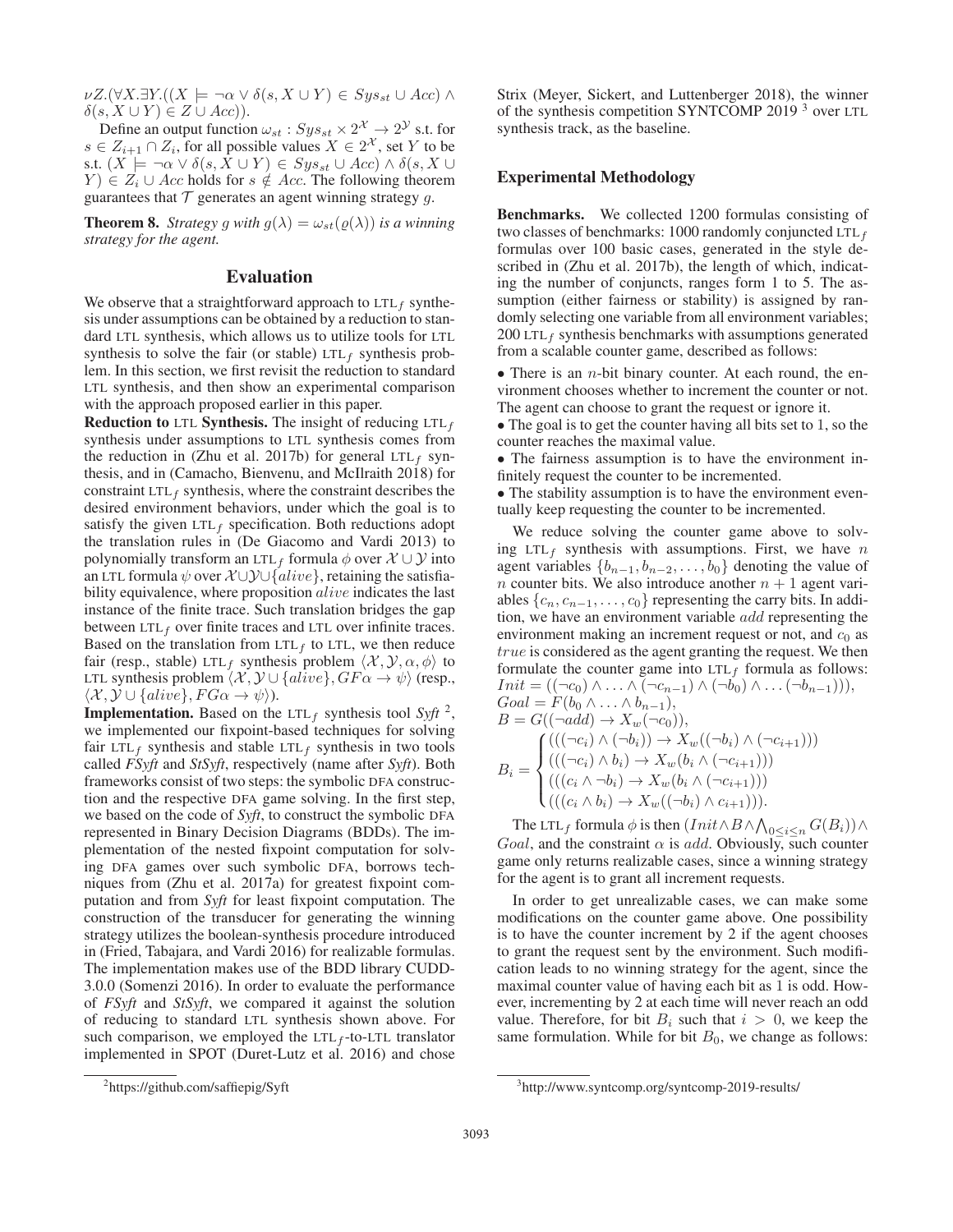

Figure 1: Fair LTL<sub>f</sub> synthesis. Comparison of the number of solved cases with limited time between *FSyft* and Strix over random conjunction benchmarks.



Figure 2: Stable LTL<sub>f</sub> synthesis. Comparison of the number of solved cases with limited time between *StSyft* and Strix over random conjunction benchmarks.

$$
B_0 = \begin{cases} ((((\neg c_0) \land (\neg b_0)) \to X_w((\neg b_0) \land (\neg c_1))) \\ ((((\neg c_0) \land b_0) \to X_w(b_0 \land (\neg c_1))) \\ ((((c_0 \land \neg b_0) \to X_w(\neg b_0 \land (c_1))) \\ ((((c_0 \land b_0) \to X_w((b_0) \land c_1))). \end{cases}
$$

Therefore, we have 200 counter game benchmarks in total, with the number of counter bits  $n$  ranging from 1 to 100, and both realizable and unrealizable cases for each n.

Experiment Setup. All tests were ran on a computer cluster. Each test took an exclusive access to a node with  $Intel(R)$ Xeon(R) CPU E5-2650 v2 processors running at 2.60GHz. Time out was set to 1000 seconds.

Correctness. Our implementation was verified by comparing the results returned by *FSyft* and *StSyft* with those from Strix. No inconsistency encountered for the solved cases.

#### Experimental Results.

We evaluated the efficiency of *FSyft* and *StSyft* in terms of the number of solved cases and total time cost. We compared these two tools against Strix by performing an endto-end comparison experiment. Therefore, both of the DFA construction time and the fixpoint computation time were counted for *FSyft* and *StSyft*. For Strix, we counted the running time from feeding the corresponding LTL formula to Strix to receiving the result. Both comparison on two classes of benchmarks show the advantage of the fixpoint-based



Figure 3: Fair  $LTL_f$  synthesis. Comparison of running time between *FSyft* and Strix, in log scale. Bars of the maximum height indicate cases timed out.

technique proposed in this paper as an effective method for both of fair LTL<sub>f</sub> synthesis and stable LTL<sub>f</sub> synthesis  $4$ .

Randomly Conjuncted Benchmarks. Figure 1 and Figure 2 show the number of solved cases as the given time increases on fair LTL<sub>f</sub> synthesis and stable LTL<sub>f</sub> synthesis, respectively. As shown in the figures, both of *FSyft* and *StSyft* are able to handle almost all cases (1000 in total for each), while Strix only solves a small fraction of the cases that *FSyft* and *StSyft* can solve. Moreover, as presented there, half of the cases that can be solved by *FSyft* and *StSyft*, around 400, are finished in less than 0.1 second, while Strix is unable to solve any cases given such time limit.

Counter Game. Figure 3 and Figure 4 show the running time of all tools on the counter game benchmarks. Since all of them got failed on cases with counter bits  $n > 10$ , here we only show realizable/unrealizale cases with counter bits  $n \leq 10$ , so we have 20 cases for each synthesis problem. The x-labels *c-rea/unrea-n* indicate the realizability and the number of counter bits of each case. Both of *FSyft* and *StSyft* are able to deal with cases with  $n \leq 10$ , while Strix only solves cases with n up to 7, either stable LTL<sub>f</sub> synthesis or fair LTL $_f$  synthesis. For those common solved cases, both of *FSyft* and *StSyft* take much less time than Strix.

#### **Conclusions**

In this paper we presented a fixpoint-based technique for  $LTL_f$  synthesis with assumptions for basic forms of fairness and stability, which is quite effective, as our experiment shows. Our technique can be summarized as follows: use the DFA for the LTL<sub>f</sub> formula as the arena to play a game for the environment whose winning condition is to avoid reaching the accepting states while making the assumption true. Note that for a general LTL assumption (see (Aminof et al. 2019)), we can transform such an assumption into a parity automaton, take the Cartesian product with the DFA and play the parity/reachability game over the resulting arena. Comparing this possible approach to the reduction to LTL synthesis is a subject for future work.

Acknowledgments. Work supported in part by European

<sup>&</sup>lt;sup>4</sup>We recommend viewing the figures online for a better vision.